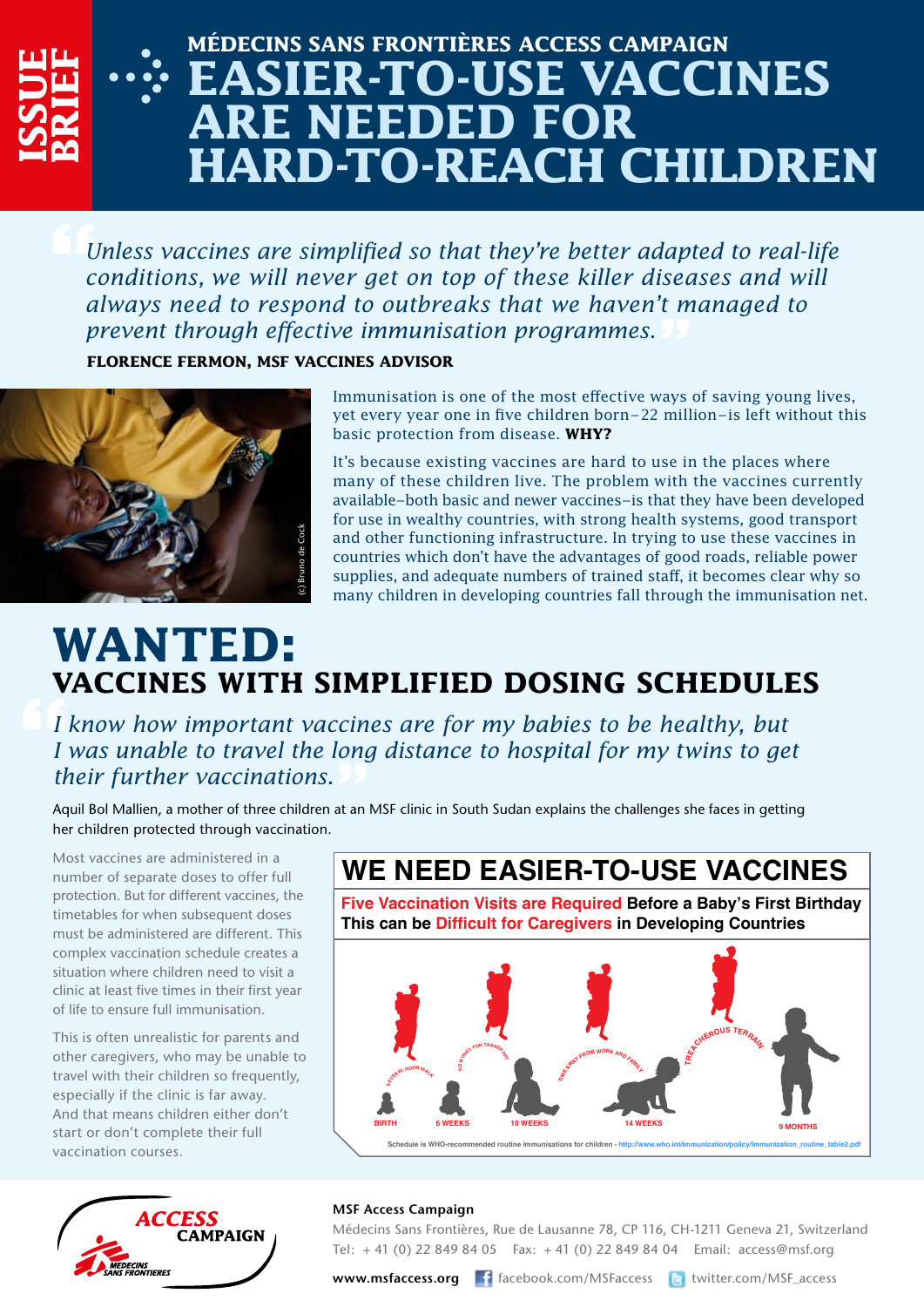### **WANTED: vaccines that are heat-stable**

*For the national health authorities, just maintaining the fridges in working order is hard to guarantee, and then there's the need to produce enough ice packs so that the vaccines are still cold by the time we get to the children. Getting the vaccines out to the villages is a huge logistical effort in itself.*

#### **Dr. Michel Quéré, MSF Medical Advisor**

Most vaccines have to be kept at low temperatures–between 2°C and 8°C–up to the time they are administered to the child. This is a considerable challenge in many places, like sub-Saharan Africa, where daytime temperatures can soar to 45°C or higher.

In order to deliver the vaccines to all of the places they are needed, a 'cold chain' of refrigeration must be set up to control the temperatures at which the vaccines are kept. This is a very expensive and difficult operation, requiring a stable electricity supply to power refrigerators. If the system fails, and the vaccines either overheat or freeze, they become unusable. Countries often find it extremely challenging to support cold chain requirements in order to reach children in the farthest and most remote areas.

### **WE NEED EASIER-TO-USE VACCINES**

**Keeping Vaccines Cold is a Major Challenge in Developing Countries with Hot Climates**



*With an oral vaccine like the one used for polio, almost anyone can take droppers to households, and give the two drops to all children aged under five. Having an easy-to-deliver vaccine has made a massive difference to the fight against this disease.*

**Kate Elder, MSF Access Campaign vaccines policy advisor** 



Social mobilisation before a blanket measles vaccination campaign aimed at 800,000 children in Eastern DRC.



#### **MSF Study on thermostability of tetanus vaccine**

MSF's research arm, Epicentre, is currently carrying out studies in Chad on an existing tetanus vaccine to see if it can be kept out of the cold chain for longer periods of time without reducing its efficacy. The idea is that this would allow the vaccine to be transported in the cold chain to the district where the vaccine will be used, and then allow for less-rigid temperature control until the vaccine is administered. This would make it easier to vaccinate people especially in hard-to-reach places. If the study shows the vaccine is still effective, there is great potential to decrease the burdensome cold chain requirements.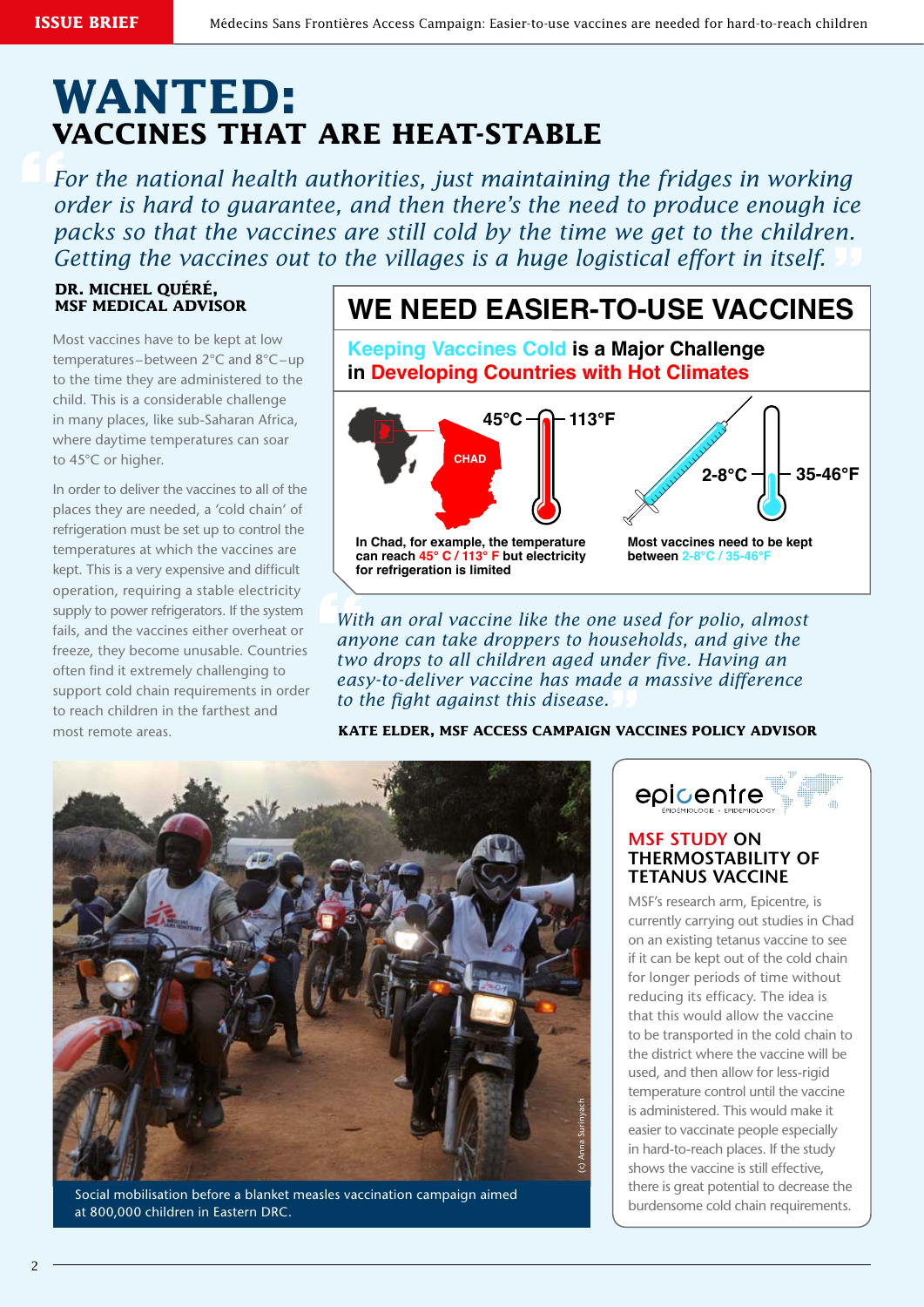### **Wanted: vaccines that are easier to administer**

Vaccinating a child through traditional needle injection requires a trained health care worker, but many countries suffer from a severe lack of skilled staff. Easier ways to deliver vaccines will allow more lay volunteers to administer vaccines, vastly increasing the potential reach of vaccination services. Traditional needle injection also creates hazardous waste which must be disposed of properly, often a challenge in countries with limited waste disposal systems.

Simpler and safer ways of administering vaccines are needed. Vaccines that can

be given orally, or through micro-needles, or through inhalation or patches-just like nicotine patches to help smokers quit –could greatly extend the reach of immunisation.

A number of these technologies already exist or will soon be available. For example, a measles vaccine is being developed that could be inhaled. But more efforts must be made to push these products forward and make them available on a large scale to people in developing countries.



### **WANTED: VACCINES THAT ADDRESS developing country disease epidemiology**

*Vaccine developers have not taken into account the full context of disease in places that are hardest hit by diarrhoeal illness and deaths caused by rotavirus. There's a growing body of research that underscores the need to ensure that vaccines are developed that effectively address the specific needs of developing countries.*

#### **Dr. Anne-Laure Page, Epicentre epidemiologist**

Vaccine adaptation is also a question of epidemiology. Some vaccines may not be very effective because they don't target the specific strain of a disease circulating in a country.

Rotavirus disease, for instance, is a big killer of children in Africa, however the available

vaccines, developed for use in Europe and the US, don't give as much protection to children in Africa as they do in richer countries. Among several reasons for this lack of efficacy could be that the existing vaccines were developed to target strains of the disease that are most prevalent in industrialised countries.

### **Millions of Children Remain Unreached by the Basic Package of Vaccines**





#### **MSF study on prevalent rotavirus strains in Niger**

MSF's research arm, Epicentre, has carried out a field study on the main strains or genotypes of rotavirus disease currently circulating in Niger. While the data confirms that rotavirus is an important cause of severe diarrhea in Africa, it shows that the most common rotavirus genotypes documented in the study are not included in the two existing vaccines that aim to prevent the disease. In addition to the cold chain requirements of the vaccine and their volume, this mismatch shows how vaccines are mainly developed for industrialized countries and then used in Africa and Asia at a later stage, whether they're adapted to those contexts or not. This points to the need to consider the specific needs of developing countries into vaccine research and development from the very start of the process.